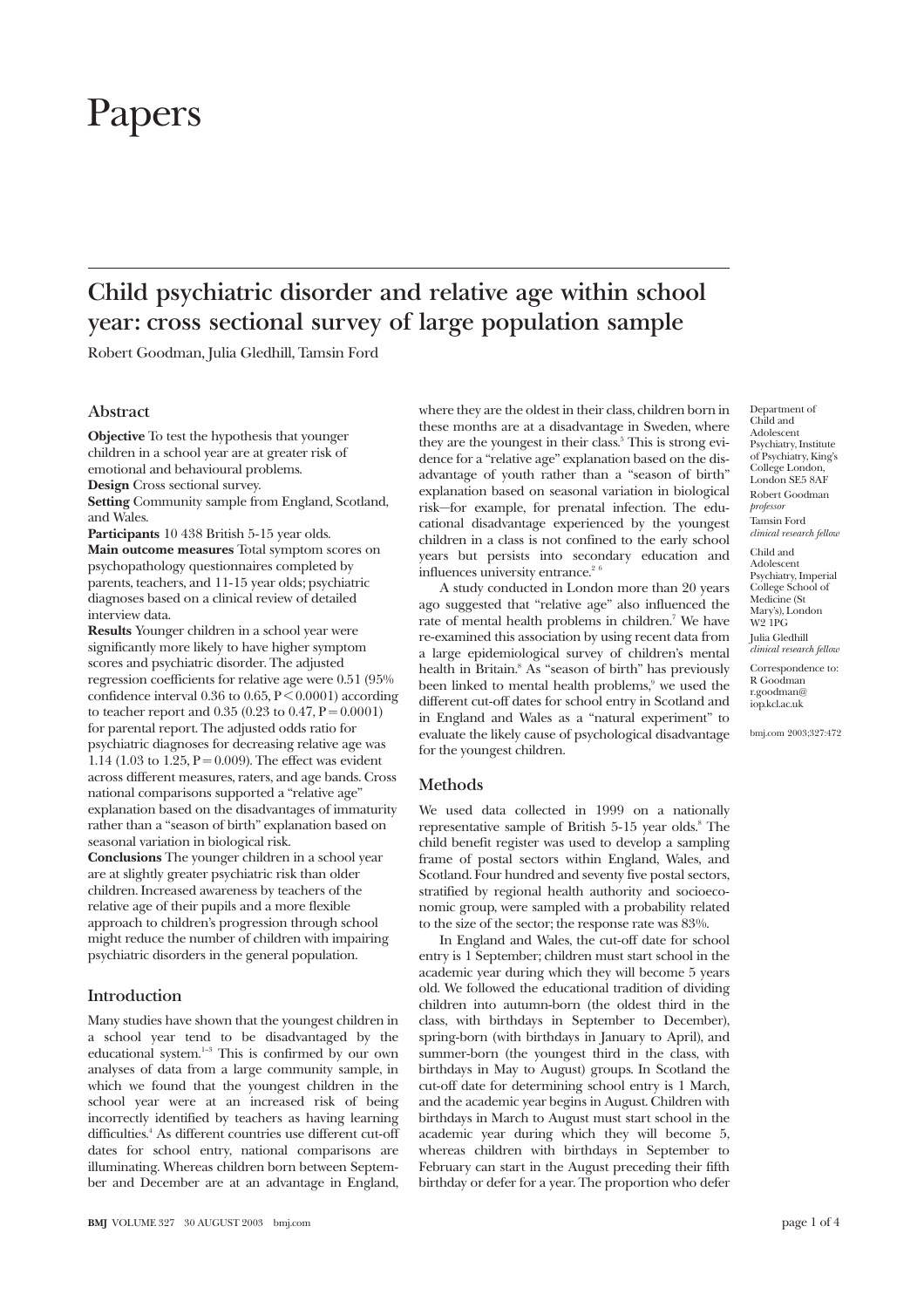is not centrally recorded, but inquiries to several local education authorities in Scotland indicated that the proportion of children deferring was around 1-12% in 2000-1 and was probably lower still in 1999 when the survey was conducted. We classified the Scottish sample into the oldest third (birthdays in March to June), the middle third (July to October), and the youngest third (November to February). As data on which children deferred school entry were not collected in our sample, we will have misclassified the relative age of a small number of children who deferred. For this reason, and also because the number of children in the Scottish sample was much smaller than that for England and Wales, we give greater emphasis in the analysis to the data for England and Wales. It is rare for children to repeat an academic year in the United Kingdom.

Our outcome measures included a dimensional measure of symptoms according to parents, teachers, and self report and the presence or absence of at least one psychiatric diagnosis.10 The strengths and difficulties questionnaire is a well validated questionnaire that asks about children's emotions, behaviour, activity levels, peer relationships, and pro-social behaviour; it generates a total symptoms score.<sup>11</sup> Parents, teachers, and children aged 11 and over completed the strengths and difficulties questionnaire, but younger children were not asked to complete a questionnaire as they do not generally provide reliable reports.<sup>8</sup>

The development and wellbeing assessment consists of a structured interview administered by lay interviewers, who also recorded verbatim accounts of any reported problems.12 All parents and children aged 11 or over were interviewed, and a shortened version of the development and wellbeing assessment was posted to the child's teacher. Experienced clinicians used the transcripts combined with the symptom and impairment scores from all the available informants to make diagnoses according to internationally recognised criteria,10 emulating the clinical process as closely as possible. A disorder was diagnosed only if the symptoms had an important impact, in terms of distress or interference with the child's everyday life. Use of strict impact criteria led to a conservative prevalence rate of  $9.5\%$  for all psychiatric disorders, $\mathrm{8}$  which is towards the lower end of the range established by previous studies.13

We examined the relation between relative age and psychopathology by using  $\chi^2$  for trend and logistic regression for categorical outcomes (psychiatric disorder) and correlations and linear regression for dimensional outcomes (total difficulties scores). We included variables in the multivariate analysis if previous studies or prior analysis had shown them to be associated with psychiatric disorder or higher levels of psychopathology.

#### **Results**

Data were collected from 10 438 British children aged 5-15 years. Of these, 9383 (89.9%) children were living in England and Wales. The mean age of the total sample was 9.9 years. Being in the youngest third of the class was not significantly associated with any other sociodemographic (sex, ethnic group, social class) or family (number of children in the household, maternal educational level, family type) characteristics.

The results shown in the table for England and Wales show a significant increase in risk of psychopathology with decreasing relative age. This finding was not confined to younger children but persisted into those of secondary school age.

Multivariate analyses showed that relative age remained an independent risk factor for psychiatric disorder (adjusted odds ratio for relative age 1.14, 95% confidence interval 1.03 to 1.25) after adjustment for age, sex, maternal educational level, family type, number of children at home, maternal psychopathology, family dysfunction, IQ of child, and specific learning difficulties. The adjusted regression coefficients for relative age according to teacher reported difficulties  $(0.51, 0.36$  to  $0.65, P = 0.0001$ ), parent reported difficulties  $(0.35, 0.23 \text{ to } 0.47, P = 0.0001)$ , and self reported difficulties  $(0.23, 0.03 \text{ to } 0.43, P = 0.03)$ showed a similar relation with symptom scores regardless of informant.

The figure shows that the Scottish data look very similar to the data from England and Wales when plotted in terms of relative age. This was not so when we replotted the data in terms of season of birth (not

Percentage of children with any psychiatric disorder and mean symptom score on the parent, teacher, and self completed strengths and difficulties questionnaire by relative age for England and Wales

| <b>Outcome measure</b>              | Oldest third (n=3134)       | Middle third (n=3014)       | Youngest third (n=3235) | Significance             |
|-------------------------------------|-----------------------------|-----------------------------|-------------------------|--------------------------|
| All ages                            |                             |                             |                         |                          |
| Any psychiatric diagnosis* (n=9383) | 8.3 (7.4 to 9.3)            | 8.8 (7.8 to 9.8)            | 9.9 (8.9 to 10.9)       | $\gamma^2$ =4.58, P=0.03 |
| Parent reported symptoms† (n=9267)  | 8.2 (8.0 to 8.4)            | 8.4 (8.2 to 8.6)            | 8.8 (8.6 to 9.0)        | $r=0.05$ , P<0.001       |
| Teacher reported symptomst (n=7452) | 6.2 $(5.9 \text{ to } 6.4)$ | $6.6$ (6.3 to 6.8)          | 7.0 (6.8 to 7.3)        | $r=0.06$ . P<0.001       |
| Self reported symptoms† (n=3799)    | 10.2 (9.9 to 10.4)          | 10.4 (10.1 to 10.7)         | 10.6 (10.4 to 10.9)     | $r=0.04$ , P=0.02        |
| <b>Ages 5-10</b>                    | $(n=1786)$                  | $(n=1712)$                  | $(n=1843)$              |                          |
| Any psychiatric diagnosis* (n=5341) | 7.4 (6.2 to 8.4)            | $7.1$ (5.9 to 8.3)          | 8.5 (7.2 to 9.8)        | $\gamma^2$ =1.34, P=0.2  |
| Parent reported symptoms† (n=5288)  | 8.3 (8.0 to 8.6)            | 8.5 (8.2 to 8.8)            | $9.0$ (8.8 to $9.3$ )   | $r=0.05$ , P<0.001       |
| Teacher reported symptoms† (n=4371) | 6.2 $(5.9 \text{ to } 6.5)$ | 6.7 (6.4 to 7.0)            | 7.3 (7.0 to 7.6)        | $r=0.08$ , P<0.001       |
| Ages 11-15                          | $(n=1348)$                  | $(n=1302)$                  | $(n=1392)$              |                          |
| Any psychiatric diagnosis* (n=4042) | $9.5$ (7.9 to 11.1)         | 11.0 (9.3 to 12.7)          | 11.7 (10.0 to 13.4)     | $\gamma^2$ =3.49, P=0.06 |
| Parent reported symptoms† (n=3979)  | 8.0 (7.7 to 8.3)            | 8.3 (8.0 to 8.6)            | 8.6 (8.2 to 8.9)        | $r=0.04$ , P=0.02        |
| Teacher reported symptoms† (n=3081) | $6.1$ (5.7 to 6.4)          | 6.3 $(5.9 \text{ to } 6.7)$ | 6.6 (6.2 to $7.0$ )     | $r=0.03$ , P=0.06        |
| Self reported symptoms† (n=3799)    | 10.2 (9.9 to 10.4)          | 10.4 (10.1 to 10.7)         | 10.6 (10.4 to 10.9)     | $r=0.04$ , P=0.02        |

\*Percentage (95% confidence interval);  $\chi^2$  test.<br>†Mean score (95% confidence interval); Pearson correlation coefficient.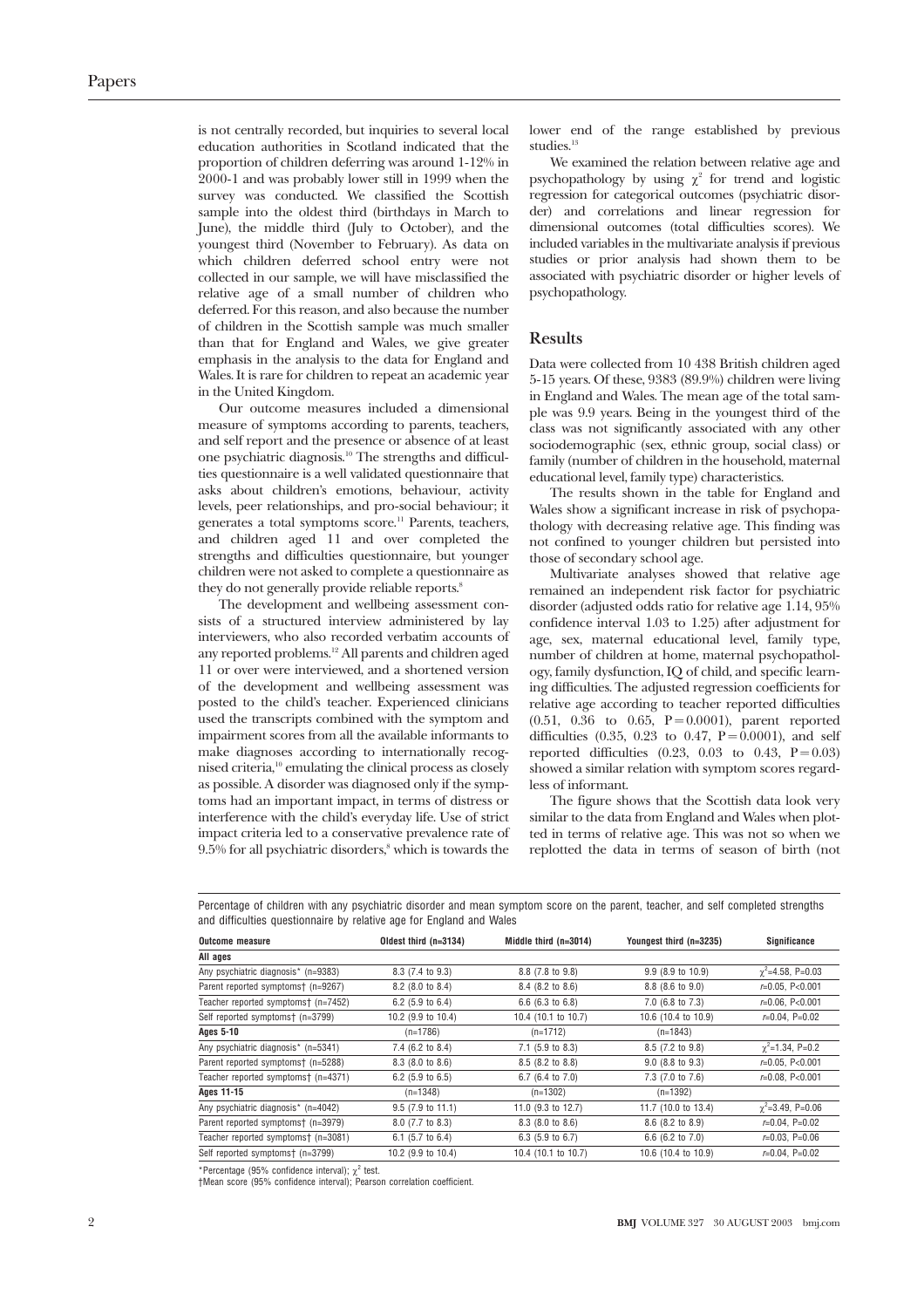

Association between relative age of children and mean symptom score on strengths and difficulties questionnaire reported by parents (top) and teachers (bottom). Bars are 95% confidence intervals

shown)—for example, Scottish children born in January and February (and probably the youngest in their class) were at a disadvantage, whereas English and Welsh children born in the same months (but in the middle age band of their class) fared averagely.

### **Discussion**

We found that relative age was an independent risk factor for psychopathology in 5-15 year olds, thereby confirming and extending previous findings.7 The link between relative age and psychopathology was robust in that it could be shown by using psychiatric diagnoses derived from research interviews as well as by using questionnaire scores derived from parents, teachers, and self report. The effect was not limited to the early school years and persisted after adjustment for other independent risk factors. Although the survey obtained a high response rate and the analyses were weighted for non-response by age, sex, and region, the sample will not have been totally representative. We find it hard, though, to imagine any non-response bias that would have mimicked our findings.

The national comparison between Scotland on the one hand and England and Wales on the other hand strongly indicated that the key explanatory variable was relative age rather than season of birth. It is common for an environmental "risk factor" to turn out to be either a marker for some previously unmeasured confounder or a consequence of the child's or parents' genotype. This is unlikely to be the case for relative age, which is unrelated to any other recognised risk factor and determined by an arbitrary cut-off imposed by the local or national government.

When thinking about individual children, the effects of relative age will generally be dwarfed by the much larger effects of well recognised risk factors such as family discord, adverse life events, or failure at school.<sup>8</sup> Our findings do not provide clear guidance to schools and families who are trying to decide whether deferral of school entry will benefit an individual child. Despite being a modest effect at an individual level, the influence of relative age on psychopathology could nevertheless prove important at a public health level. An analogy may be helpful. A small change in the advertising or taxation of alcoholic drinks is not likely to be the sole cause of any one person developing severe alcohol related problems. However, even a small shift in the population's average alcohol consumption can have a disproportionate impact on the number at the top of the distribution. Similarly, steps to reduce the stresses associated with being the youngest in a class might result in only a small decrease in children's average level of psychopathology but could nevertheless result in a worthwhile reduction in the number of children with severe problems. If all children had the same risk of psychiatric disorder as that currently experienced by the oldest children in the class, the overall prevalence would fall from 9.0% (the average of oldest, middle, and youngest) to 8.3% (table), corresponding to a population attributable risk of 8%. More than 8 million children aged  $5-15$  live in Britain,<sup>14</sup> of whom approximately 750 000 probably have a psychiatric disorder.8 Around 60 000 of these cases of child psychiatric disorder might be prevented if the youngest and middle children in a school year were at no more risk than the oldest children.

The impact of relative age on psychopathology might be amenable to simple interventions. Several studies suggest that teachers often forget to make allowances for relative age, expecting too much of the younger children and being more likely to see them as failing.4 7 15 16 Simple practical classroom interventions such as calling the register in birth order or grouping

#### **What is already known on this topic**

Being among the youngest children in a school year is associated with educational disadvantage

Teachers often forget to make allowances for differences in age within the school year

Younger children in a school year may be at greater psychiatric risk

#### **What this study adds**

It is "relative age" in the school year rather than "season of birth" that influences mental health

The tendency for the younger children in a school year to have more mental health problems is evident across different measures, raters, and age bands

Although the effect is weak at an individual level, it could prove important at a public health level